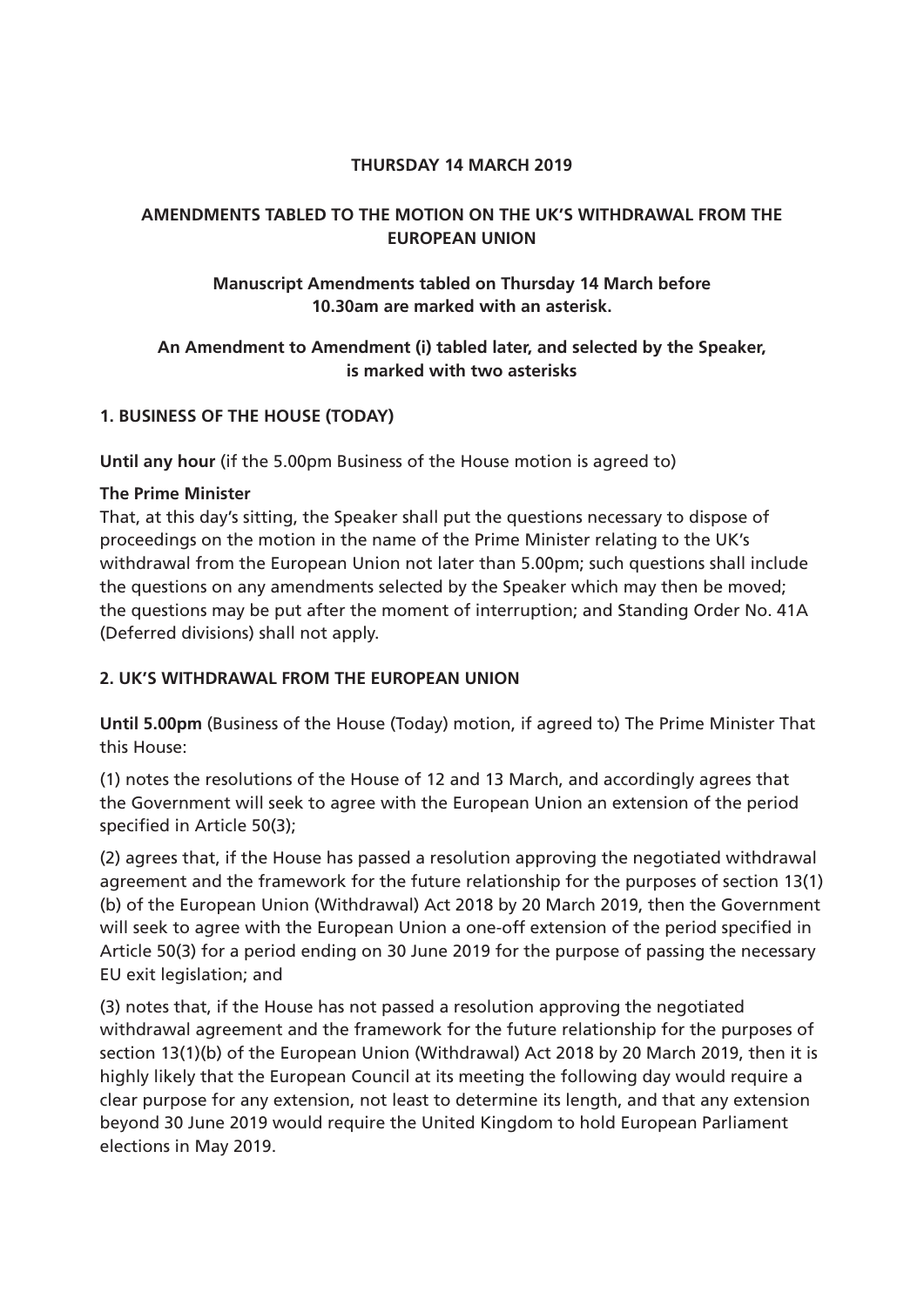## **Amendment (a) Jonathan Edwards Liz Saville Roberts Hywel Williams Ben Lake**

Line 1, leave out from "House" to end and add "notes that the National Assembly for Wales, the Scottish Parliament and the House of Commons all voted overwhelmingly to reject the Prime Minister's deal; recognises that the National Assembly for Wales and the Scottish Parliament voted convincingly in favour of a People's Vote; further notes that this House rejected the UK's leaving the EU without a withdrawal agreement and a future relationship framework; and therefore calls on the Government to honour the respective will of each Parliament by seeking to extend the time under Article 50(3) of the Treaty on European Union until 2021, or until the future relationship has been negotiated, and by holding a binding referendum at the end of that period on either accepting the Withdrawal Agreement or retaining membership of the European Union.".

#### **Amendment (c)**

**Angus Brendan MacNeil Mr Kenneth Clarke Keith Vaz Jonathan Edwards Pete Wishart Drew Hendry**

| <b>Geraint Davies</b> | Anna McMorrin                   | Jo Stevens            |
|-----------------------|---------------------------------|-----------------------|
| Douglas Chapman       | <b>Ben Lake</b>                 | Patricia Gibson       |
| Hannah Bardell        | <b>Stuart C. McDonald</b>       | <b>Hywel Williams</b> |
| Liz Saville Roberts   | <b>Stewart Malcolm McDonald</b> | <b>Gavin Newlands</b> |
| <b>Chris Stephens</b> | Carol Monaghan                  | <b>Catherine West</b> |
| <b>Stewart Hosie</b>  | Dr Philippa Whitford            | Mr Barry Sheerman     |
| Joanna Cherry         | Martyn Day                      | John McNally          |
| Ronnie Cowan          | <b>Martin Docherty-Hughes</b>   | <b>Ged Killen</b>     |
| Chris Law             | <b>Martin Whitfield</b>         | <b>Hugh Gaffney</b>   |

Line 1, leave out from "House" to end and add "calls on the Government to bring forward urgently the legislation necessary to require the Prime Minister to revoke before 29 March 2019 the UK's notice of intention to withdraw from the EU under Article 50 of the Treaty on European Union.".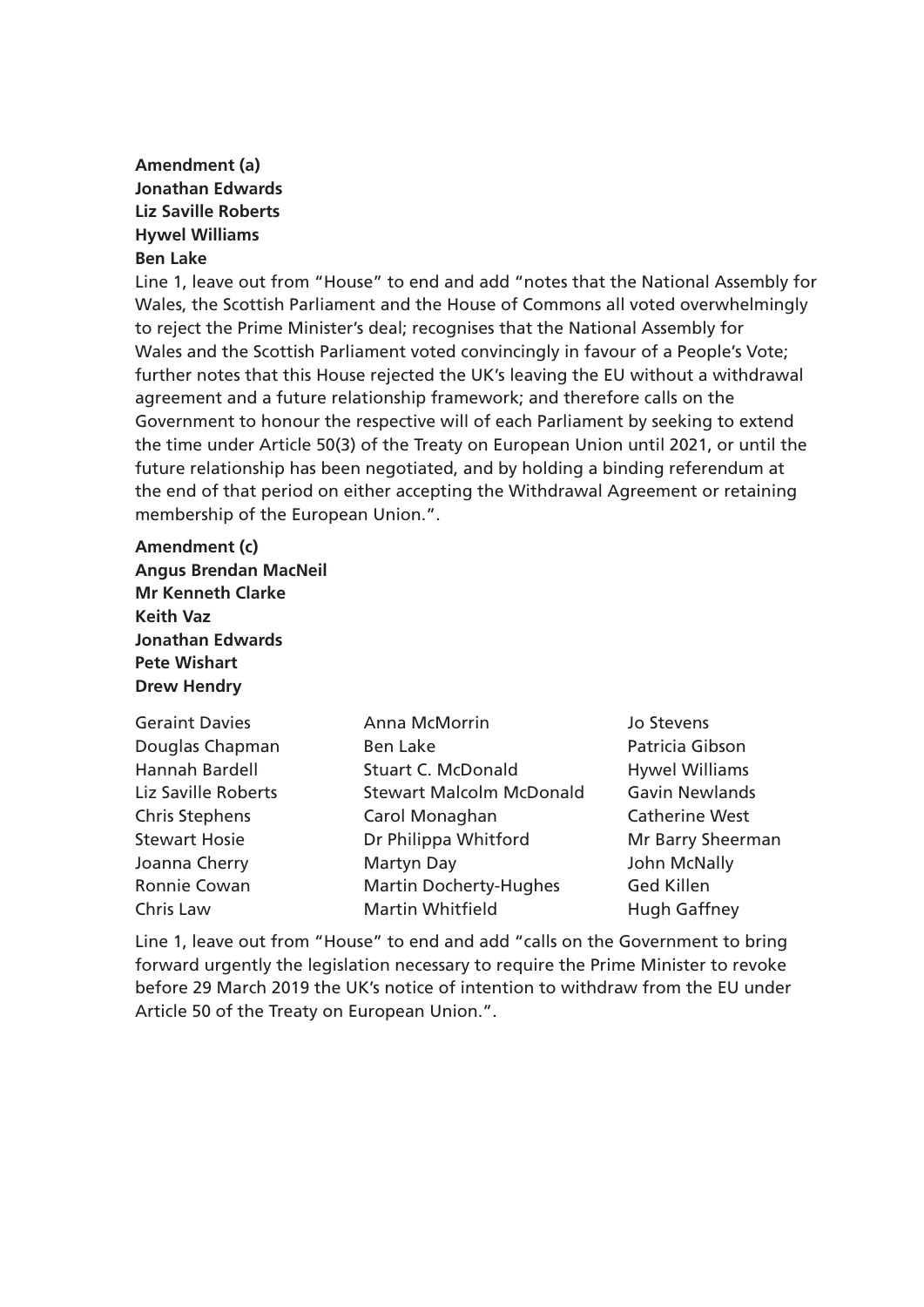**Amendment (d) Tom Brake Sir Vince Cable Jo Swinson Mr Alistair Carmichael Wera Hobhouse Sir Edward Davey** 

| <b>Tim Farron</b> | <b>Christine Jardine</b> | Norman Lamb |
|-------------------|--------------------------|-------------|
| Layla Moran       | Jamie Stone              |             |

Line 1, leave out from "House" to end and add "calls on the Government to negotiate an extension to Article 50(3) of the Treaty on European Union of sufficient length so as to facilitate a referendum on whether to exit the European Union under the terms of the negotiated Withdrawal Agreement or to stay in membership of the European Union and all necessary associated measures.".

**Amendment (f) Ian Blackford Kirsty Blackman Liz Saville Roberts Peter Grant Stephen Gethins Patrick Grady**

| <b>Hywel Williams</b>         | Jonathan Edwards                | <b>Stewart Hosie</b>      |
|-------------------------------|---------------------------------|---------------------------|
| Pete Wishart                  | Angus Brendan MacNeil           | Deidre Brock              |
| Alan Brown                    | <b>Stewart Malcolm McDonald</b> | Mhairi Black              |
| Dr Lisa Cameron               | Martyn Day                      | <b>Marion Fellows</b>     |
| Patricia Gibson               | Chris Law                       | Carol Monaghan            |
| <b>Gavin Newlands</b>         | Joanna Cherry                   | <b>Tommy Sheppard</b>     |
| <b>Martin Docherty-Hughes</b> | Douglas Chapman                 | Drew Hendry               |
| Brendan O'Hara                | Angela Crawley                  | <b>Stuart C. McDonald</b> |
| John McNally                  | Ronnie Cowan                    | <b>Alison Thewliss</b>    |
| Neil Gray                     | Hannah Bardell                  | <b>Chris Stephens</b>     |
| Dr Philippa Whitford          | David Linden                    | <b>Ben Lake</b>           |

Line 1, leave out from "House" to end and add, "calls on the Government to agree with the European Council an extension to the negotiating period under Article 50 of the Treaty on European Union to provide time for a public vote on the UK's relationship with the EU including the option to remain; believes that throughout an extension period the option for this House to unilaterally revoke notice to withdraw under Article 50 of the Treaty on European Union must remain on the table; recognises the resolutions of the Scottish Parliament and Welsh Assembly on 5 March 2019 to oppose the UK Government's exit deal and agree that a no deal outcome to the current negotiations on EU withdrawal would be completely unacceptable on 29 March 2019, or at any time; believes Scotland must not be taken out of the European Union against its will, and that this can best be avoided by the people of Scotland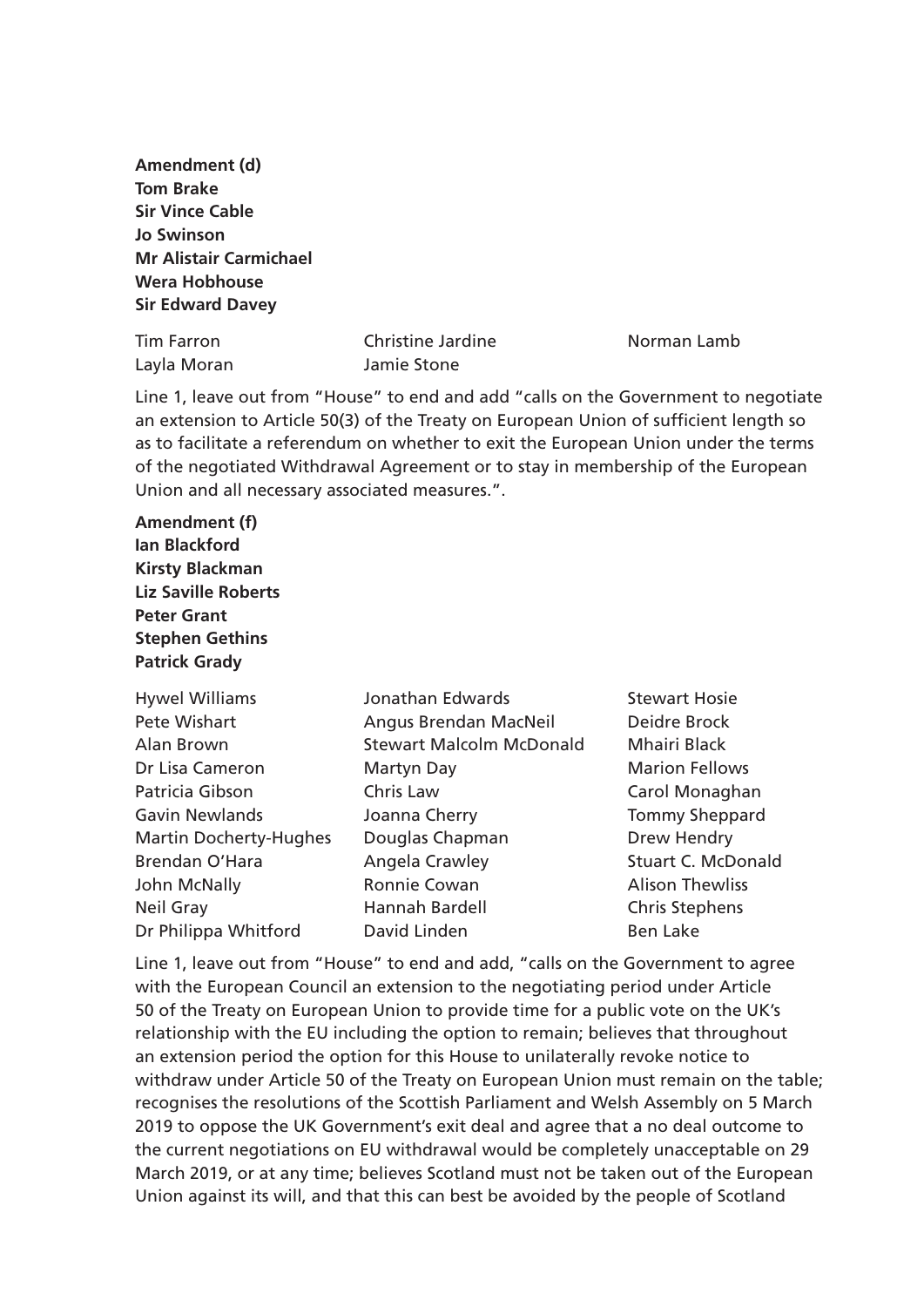exercising their sovereign right to choose their own constitutional future as a full, equal, sovereign, independent Member State of the European Union.".

**Amendment (h) Dr Sarah Wollaston Dr Philippa Whitford Joanna Cherry Tom Brake Neil Coyle Liz Saville Roberts**

Mr Chris Leslie **Anna Soubry Mike Gapes Mike Gapes** Heidi Allen **Luciana Berger** Ann Coffey Joan Ryan **Angela Smith** Mr Gavin Shuker Chuka Umunna Geraint Davies Dr Philippa Whitford Sir Vince Cable **Mr Alistair Carmichael** Sir Edward Davey Tim Farron Wera Hobhouse Christine Jardine Norman Lamb Layla Moran Jamie Stone Jo Swinson Jonathan Edwards Ben Lake Hywel Williams **Hannah Bardell** Hywel Kirsty Blackman Ronnie Cowan Martyn Day Marion Fellows Stephen Gethins **Peter Grant** Neil Gray Drew Hendry **Stewart Hosie** Chris Law Stuart C. McDonald C. John McNally Carol Monaghan Tommy Sheppard Chris Stephens Chris Stephens Alison Thewliss Ian Murray

Line 1, leave out from "House" to end and add "instructs the Prime Minister to request an extension to the Article 50 period at the European Council in March 2019 sufficient for the purposes of legislating for and conducting a public vote in which the people of the United Kingdom may give their consent for either leaving the European Union on terms to be determined by Parliament or retaining the United Kingdom's membership of the European Union.".

#### **Amendment (g)**

#### **Sir Christopher Chope**

Line 2, leave out from "13 March" to end and add "and therefore instructs the Government to seek to agree with the European Union an extension of the period specified in Article 50(3) to 22 May 2019 for the specific purpose of replacing the UK negotiating team.".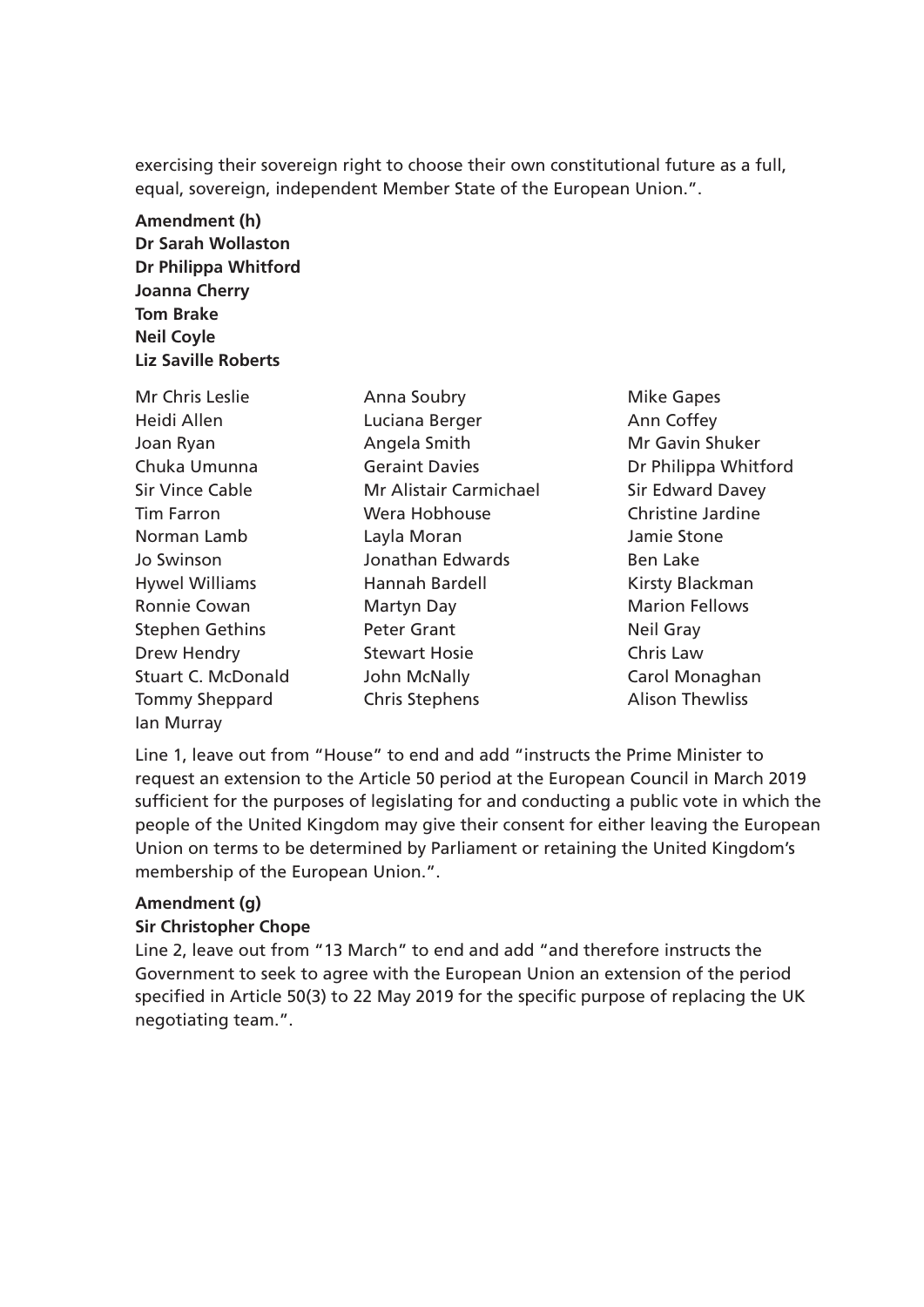**\*Amendment (i) Hilary Benn Sir Oliver Letwin Yvette Cooper Mr Dominic Grieve Norman Lamb Stewart Hosie**

Alison McGovern **Nick Boles** Nick Holes Stephen Doughty Liz Kendall Mary Creagh Janet Daby Tom Brake Sir Vince Cable Jo Swinson Layla Moran Wera Hobhouse Tim Farron Mr Alistair Carmichael Jamie Stone Christine Jardine Sir Edward Davey Anna Soubry Chuka Umunna Luciana Berger Chis Leslie **Chis Leslie** Heidi Allen Sarah Wollaston Angela Smith Gavin Shuker Ann Coffey **Mike Gapes Mike Gapes** Joan Ryan Antoinette Sandbach Debbie Abrahams Madeleine Moon Gareth Thomas Sandy Martin Mr Pat McFadden Neil Coyle **Ruth Cadbury Wes Streeting** David Lammy **Helen Goodman** Alex Sobel Lilian Greenwood Dr Rupa Huq Preet Kaur Gill Rachel Reeves **Karen Buck** Matt Western Maria Eagle **Rushanara Ali** Stephen Timms Anna McMorrin **Rosie Duffield** Mr Paul Sweeney Kate Green **Kerry McCarthy Communist Control** Lloyd Russell-Moyle Alex Cunningham Marsha de Cordova Jo Stevens Ellie Reeves Bridget Phillipson Anna Turley Sarah Jones **Sarah Jones** George Freeman Seema Malhotra

Ben Lake **Internal Caroline Spelman** Jack Dromey **Dame Caroline Spelman** Ian Murray **Sir Nicholas Soames** Mr Jonathan Djanogly

Line 4, leave out from "Article 50 (3)" to end and add:

"to enable the House of Commons to find a way forward that can command majority support;

2. orders accordingly that on Wednesday 20 March –

(a) Standing Order No. 14(1) (which provides that government business shall have precedence at every sitting save as provided in that order) shall not apply;

(b) precedence shall be given to the motion specified in paragraph 3;

(c) the Speaker shall interrupt proceedings on any business before the motion specified in paragraph 3 at 1.30 pm and call a Member to move that motion;

(d) debate on that motion may continue until 7.00 pm at which time the Speaker shall put the questions necessary to dispose of proceedings on that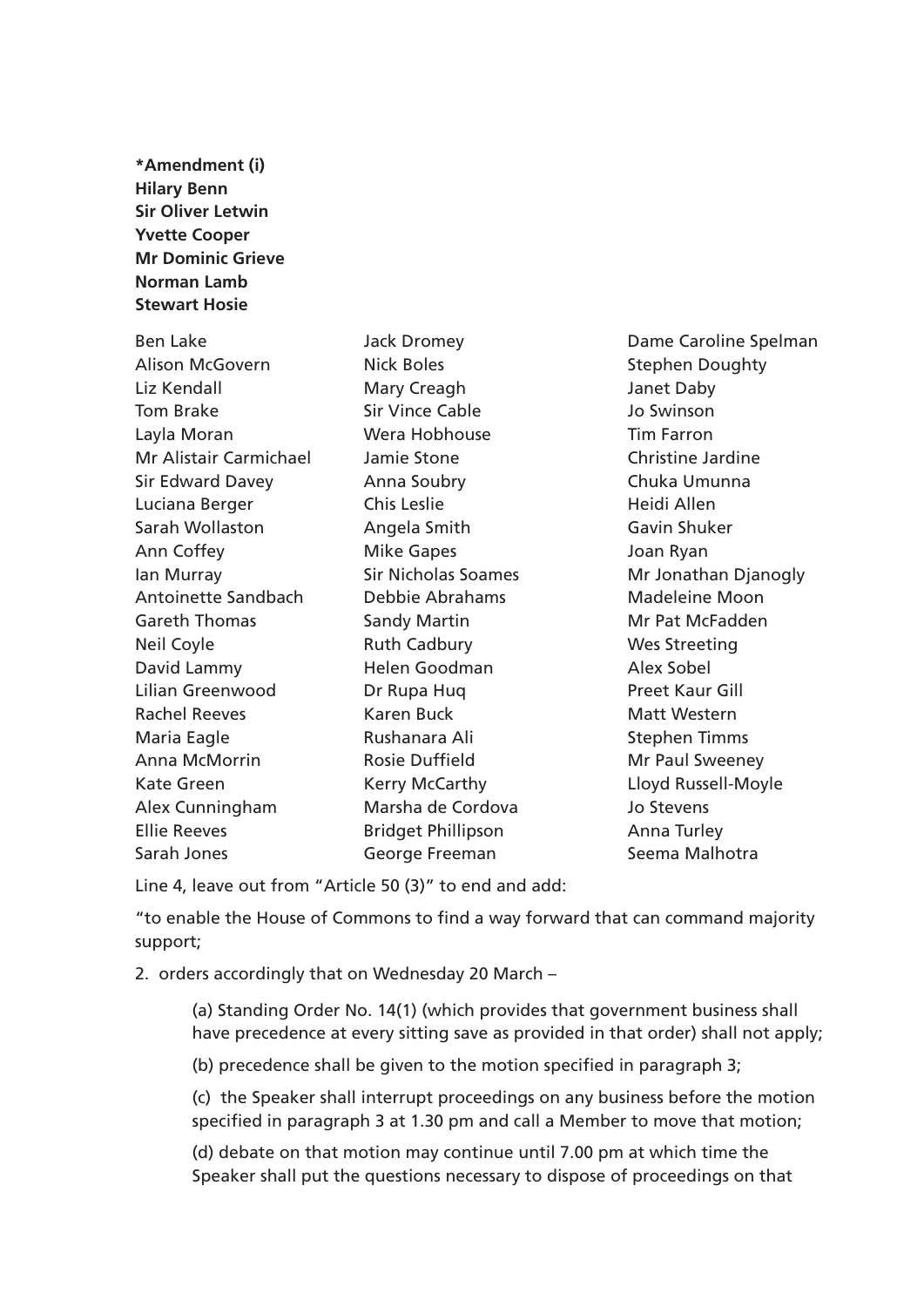motion including the questions on amendments selected by the Speaker which may then be moved;

(e) any proceedings interrupted or superseded by this order may be resumed or (as the case may be) entered upon and proceeded with after the moment of interruption; and

3. the motion specified in this paragraph is a motion in the name of at least 25 Members, including at least five Members elected to the House as members of at least five different parties, relating to the Business of the House on a future day or days in connection with matters relating to the United Kingdom's withdrawal from the European Union.

### **\*\*As an amendment to Hilary Benn's amendment (i)**

**Lucy Powell Seema Malhotra Robert Halfon** Line 2, at beginning insert "for a period ending on 30 June 2019".

**Amendment (e) Jeremy Corbyn Keir Starmer Emily Thornberry John McDonnell Valerie Vaz Mr Nicholas Brown** 

Stephen Doughty **Sandy Martin** Martin Helen Goodman

Leave out paragraphs (2) and (3) and add: "(2) notes that this House has decisively rejected the Withdrawal Agreement and Framework for the Future Relationship laid before the House and the proposition that the UK should leave the European Union without a Withdrawal Agreement and a Framework for the Future Relationship; and (3) therefore instructs the Prime Minister to seek an extension to Article 50 in order to avoid exiting the EU on 29 March without a ratified Withdrawal Agreement and a Framework for the Future Relationship; and to provide parliamentary time for this House to find a majority for a different approach.".

**\*Amendment (k) Mr Pat McFadden Stephen Doughty Justine Greening Dr Philip Lee Dr Philippa Whitford Jonathan Edwards**

Caroline Lucas Mr Ben Bradshaw Chris Bryant Dr Paul Williams Phil Wilson Alison McGovern Liz Kendall **Kate Green** Ian Murray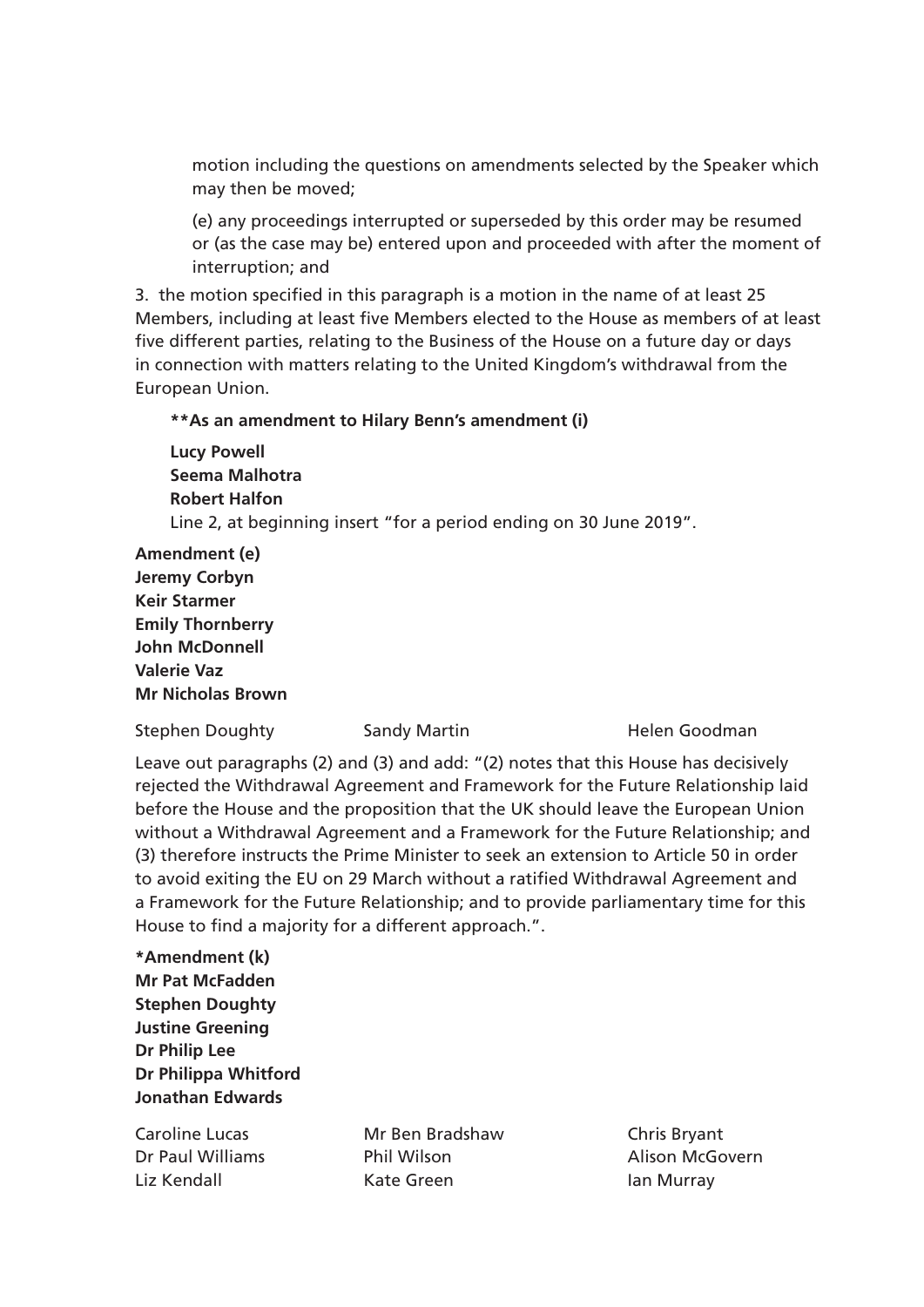Helen Hayes Virendra Sharma

Martin Whitfield Susan Elan Jones Catherine McKinnell Gareth Thomas Ellie Reeves Darren Jones Lilian Greenwood Preet Kaur Gill Rushanara Ali Sarah Jones **Rachel Reeves Anna McMorrin** Anna Turley **Stephen Morgan** Tom Brake Anna Soubry Joanna Cherry Chuka Umunna Sarah Wollaston Chris Leslie Heidi Allen Joan Ryan Luciana Berger Angela Smith Mike Gapes **Ann Coffey Anno Coffey Gavin Shuker** Madeleine Moon Sandy Martin Neil Coyle Wes Streeting **David Lammy Constructed Manual Cadbury** Helen Goodman Alex Sobel Stephen Timms Dr Rupa Hug **Preet Kaur Gill Rachel Reeves** Karen Buck Matt Western Maria Eagle Rushanara Ali **Anna McMorrin** Rosie Duffield Lloyd Russell-Moyle The Janet Daby The Move of Kerry McCarthy Alex Cunningham Marsha de Cordova Seema Malhotra Jo Stevens **Sarah Jones** Bridget Phillipson

Leave out paragraphs (2) and (3).

**Amendment (b) Lee Rowley Nigel Dodds Gareth Snell Caroline Flint George Eustice Anne-Marie Trevelyan** 

Mr Simon Clarke Kate Hoey **Andrea Jenkyns** Grahame Morris **Mr Dennis Skinner** Sir Kevin Barron

Mr David Jones Sir William Cash Derek Thomas Robert Halfon **Mr Richard Bacon** Mr Philip Dunne Sir Robert Syms Sir Jeffrey M. Donaldson Sammy Wilson Mr Gregory Campbell Paul Girvan Delton Design Mr Shannon Ian Paisley Emma Little Pengelly Gavin Robinson David Simpson Sir Mike Penning Mr Charles Walker Sir David Amess **Fiona Bruce Fiona Bruce Richard Drax** Henry Smith **Mr William Wragg** Bob Stewart Will Quince **Chris Green** Chris Green Nigel Mills Mr John Whittingdale Martin Vickers Greg Hands Julia Lopez Andrew Lewer Grant Shapps Ms Nadine Dorries **Adam Holloway Andrew Rosindell** Frank Field **Bill Wiggin** Bill Wiggin **Communist School** Bill Wiggin Rosie Cooper **State Super Search Spellar** Mosie Cooper Accord Mosing John Spellar Mr Ronnie Campbell Mike Hill Graham Stringer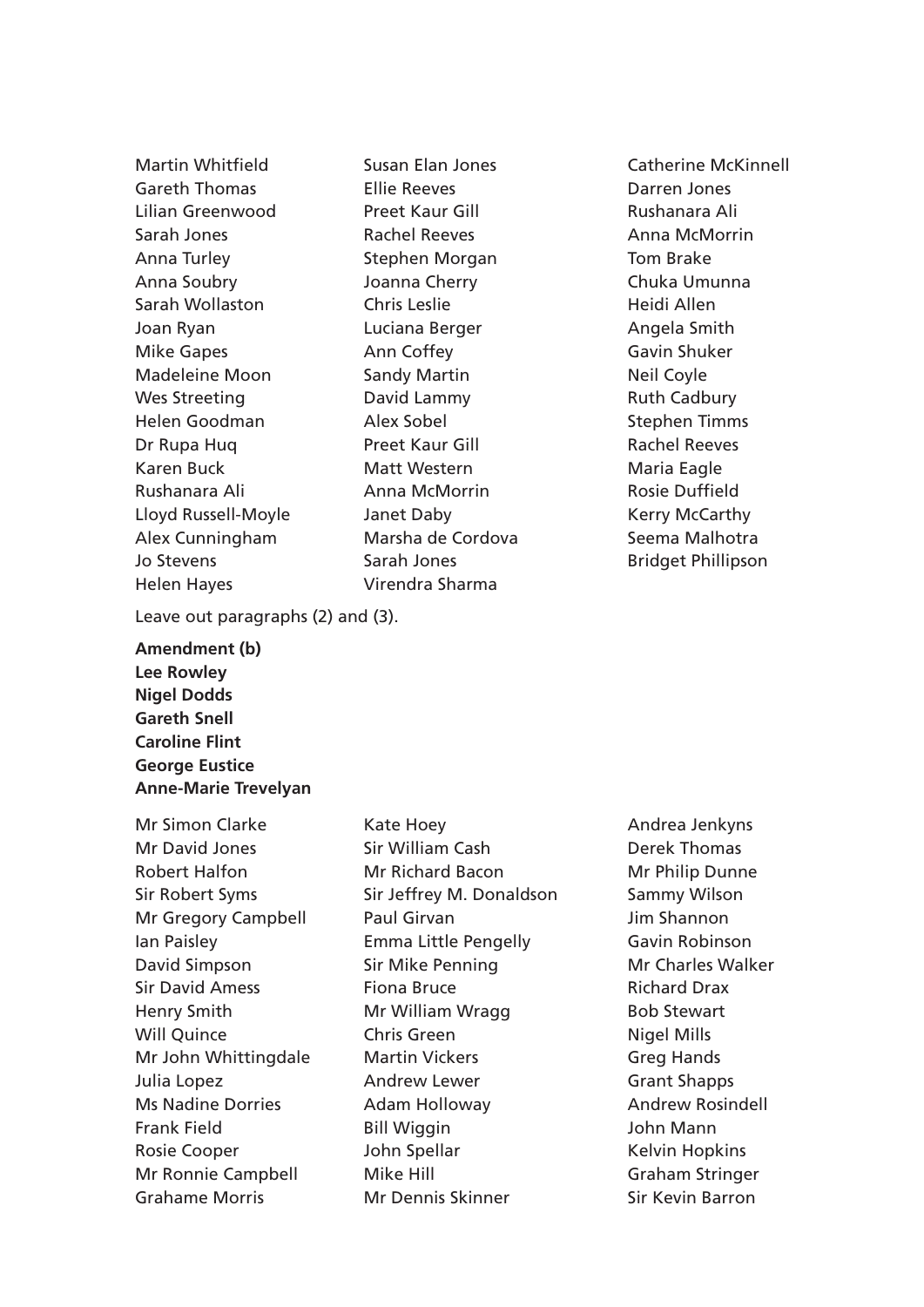| Mr Philip Hollobone        | Scott Mann              | Adam Afriyie             |
|----------------------------|-------------------------|--------------------------|
| Mr Steve Baker             | <b>Crispin Blunt</b>    | <b>Bob Blackman</b>      |
| Mr Peter Bone              | Sir Graham Brady        | Andrew Bridgen           |
| <b>Conor Burns</b>         | Rehman Chishti          | <b>Robert Courts</b>     |
| Sir Geoffrey Clifton-Brown | <b>Tracey Crouch</b>    | David T. C. Davies       |
| <b>Steve Double</b>        | James Duddridge         | Mr Iain Duncan Smith     |
| Charlie Elphicke           | <b>Mr Mark Francois</b> | Mr Marcus Fysh           |
| Zac Goldsmith              | James Gray              | Mr Mark Harper           |
| Sir John Hayes             | <b>Eddie Hughes</b>     | Mr Ranil Jayawardena     |
| <b>Sir Bernard Jenkin</b>  | <b>Boris Johnson</b>    | Gareth Johnson           |
| Daniel Kawczynski          | John Lamont             | Mr Jonathan Lord         |
| Tim Loughton               | <b>Esther McVey</b>     | <b>Mark Menzies</b>      |
| Mrs Sheryll Murray         | <b>Neil Parish</b>      | <b>Priti Patel</b>       |
| <b>Mark Pritchard</b>      | Tom Pursglove           | Dominic Raab             |
| Mr Laurence Robertson      | <b>Ross Thomson</b>     | <b>Michael Tomlinson</b> |
| Craig Tracey               | Mr Shailesh Vara        | <b>Theresa Villiers</b>  |
| Julian Sturdy              | Craig Mackinlay         | <b>Michael Fabricant</b> |
| Mr Owen Paterson           | Suella Braverman        | Sir Christopher Chope    |
| <b>Royston Smith</b>       | Dame Cheryl Gillan      | <b>Andrew Griffiths</b>  |
| <b>Ben Bradley</b>         | <b>Damian Moore</b>     | <b>Giles Watling</b>     |
| Jacob Rees-Mogg            | <b>Nigel Evans</b>      | Ian Liddell-Granger      |
| John Redwood               | Sir Greg Knight         | David Tredinnick         |
| Sir Hugo Swire             | Sir Patrick McLoughlin  | <b>David Warburton</b>   |

At end, add "(4) believes that the result of the 2016 EU referendum should be respected and that a second EU referendum would be divisive and expensive, and therefore should not take place.".

**\*Amendment (j) Chris Bryant Tom Brake Liz Saville Roberts Dr Philippa Whitford Alison McGovern Stephen Doughty**

Stephen Crabb

Gareth Thomas Sandy Martin Neil Coyle Ruth Cadbury **Helen Goodman** Alex Sobel Lilian Greenwood Dr Rupa Huq Dr Rupa Huq Preet Kaur Gill Rachel Reeves **Karen Buck** Matt Western Matt Western Maria Eagle **Rushanara Ali Angela Eagle** Rushanara Ali Stephen Timms **Anna McMorrin** Rosie Duffield Ian Murray Stella Creasy Sarah Jones Anna Turley **Eloyd Russell-Moyle** Seema Malhotra Liz Saville Roberts **Ben Lake Ben Lake** Hywel Williams Jonathan Edwards Liz Kendall Mr Paul Sweeney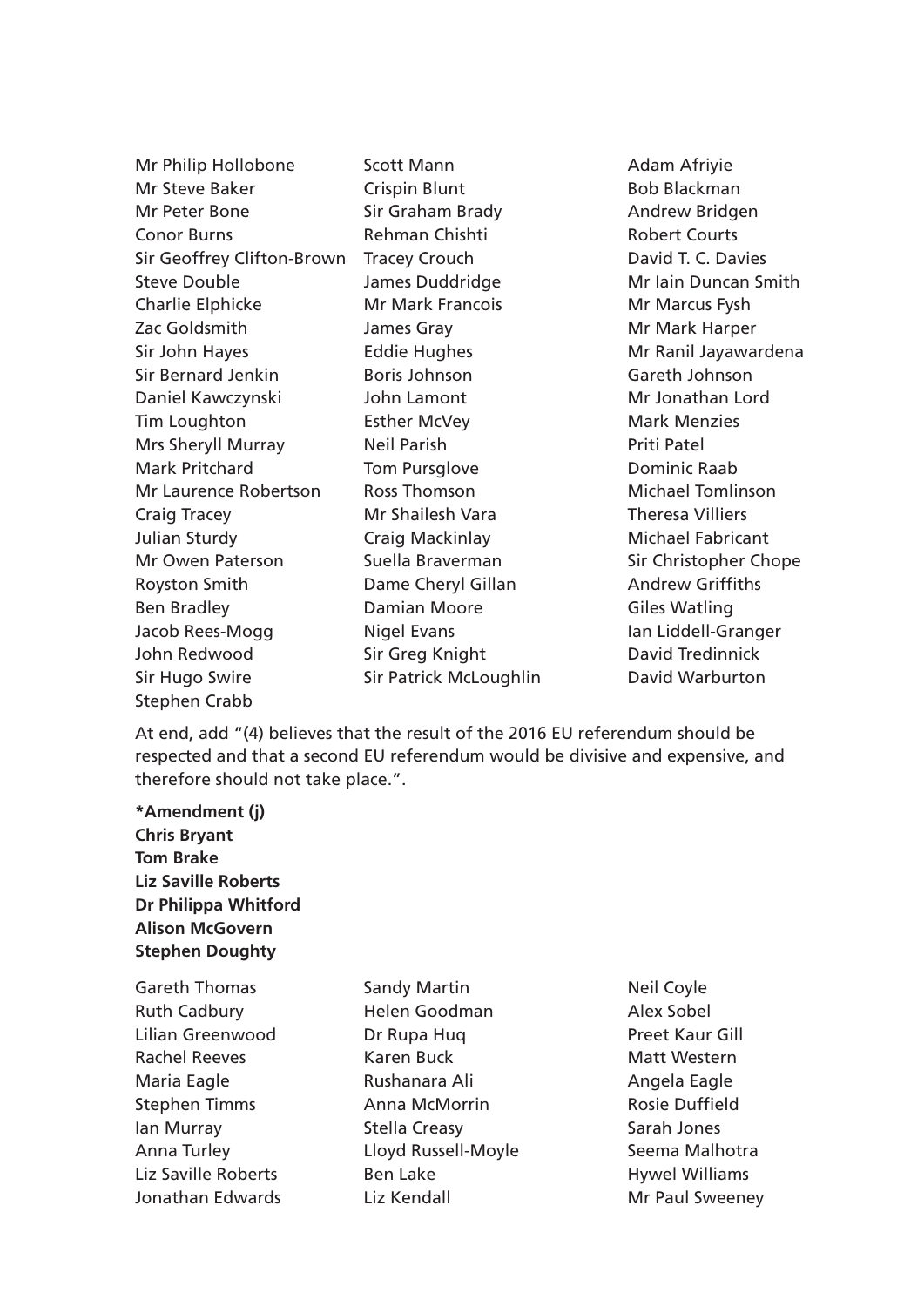Wes Streeting **David Lammy** Charthy Kerry McCarthy Kate Green **Maria Eagle** Bridget Phillipson Jo Stevens **Janet Daby** Madeleine Moon

Marsha de Cordova Alex Cunningham Catherine McKinnell

At end, add "notes that Erskine May states that a motion or an amendment which is the same, in substance, as a question which has been decided in the affirmative or negative during the current session may not be brought forward again during that session; and therefore orders the Government not to move a further motion asking the House to approve the Withdrawal agreement and framework for the future partnership that the house declined to approve on 15 January 2019 and 12 March 2019.".